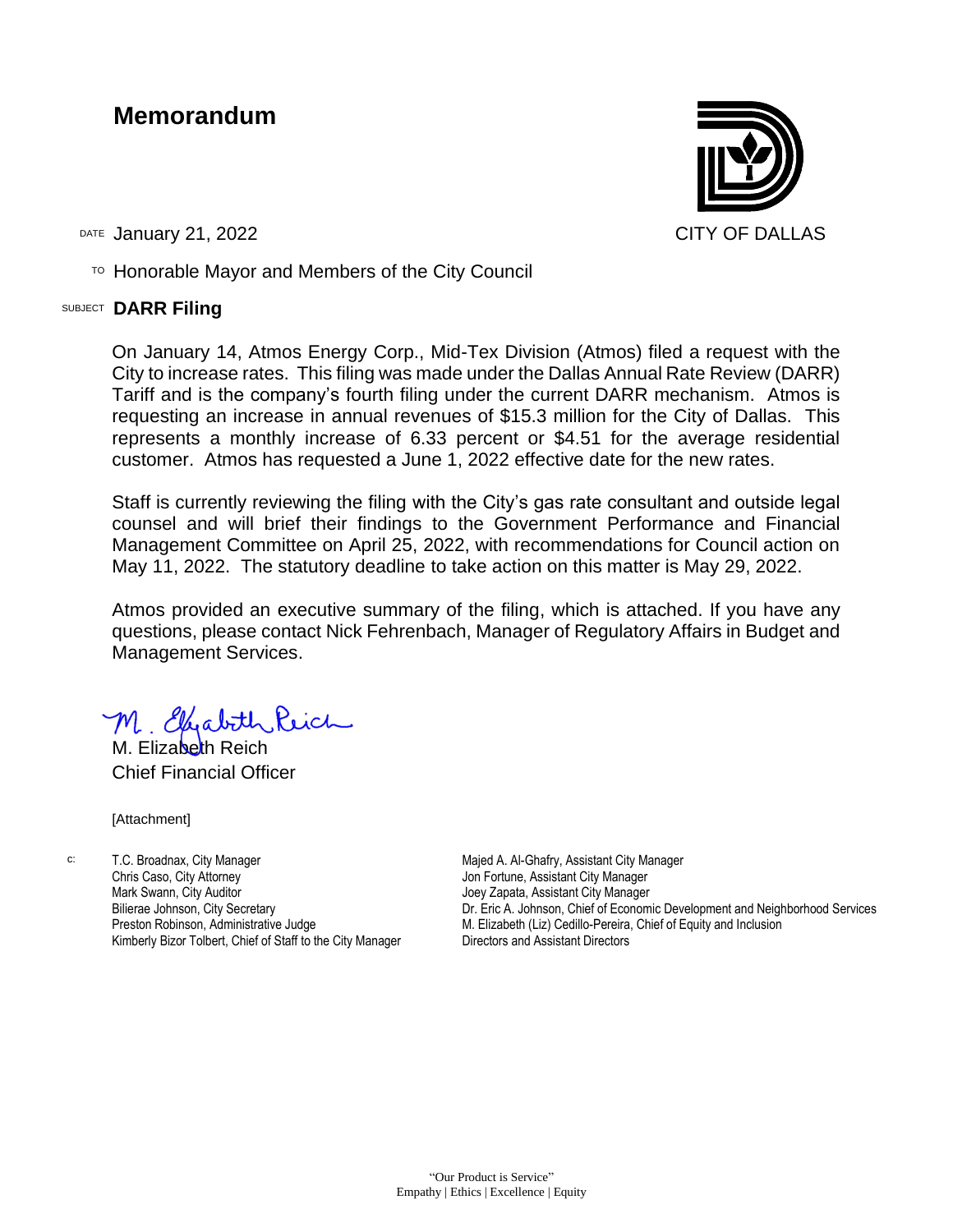### 2022 DARR FILING Guided by SAFETY

 $\theta = 1$ 

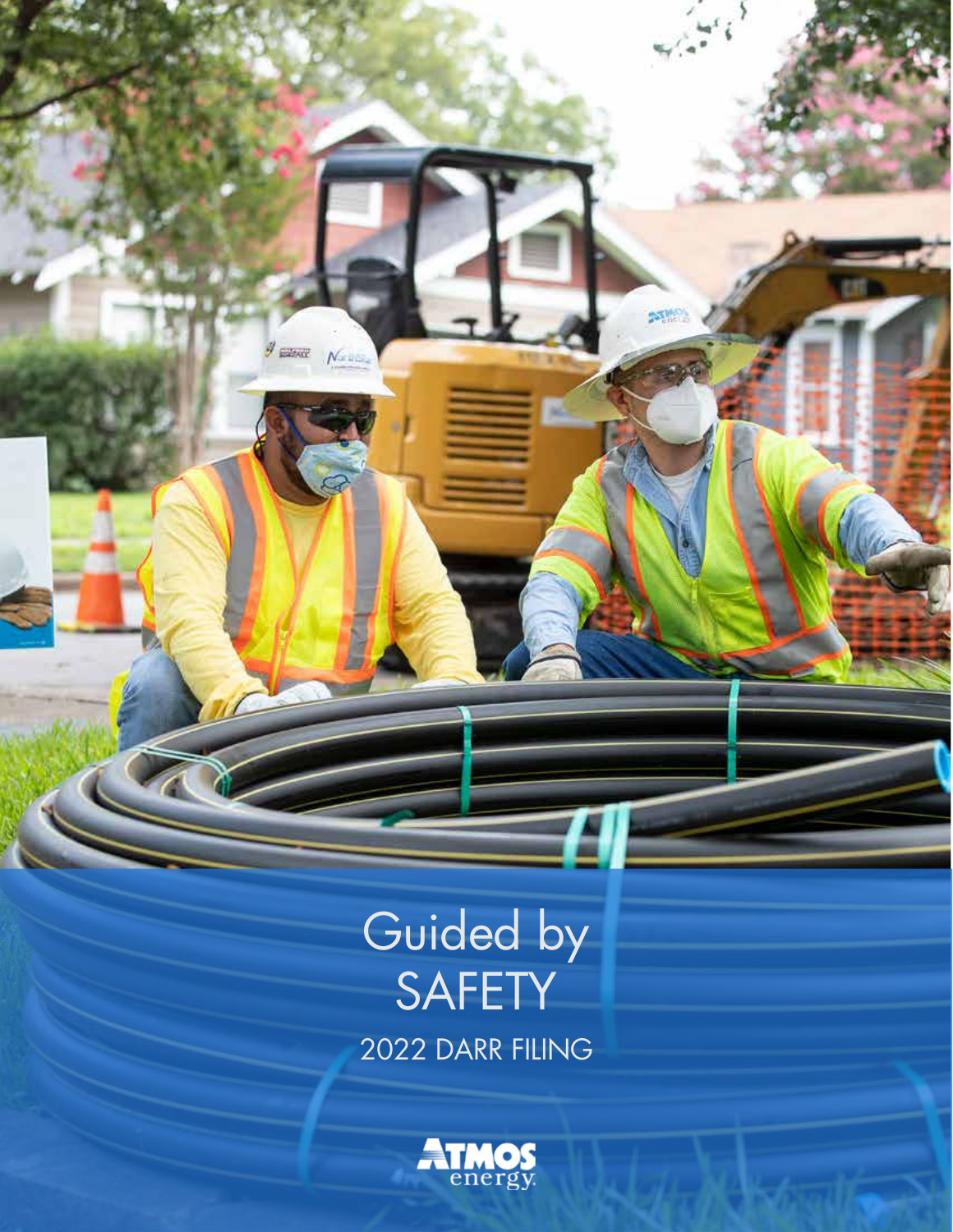# Mid-Tex Division Highlights

In 2021, Atmos Energy spent more than \$325 million in capital expenditures in the City of Dallas, and more than 85% was spent to enhance the safety and reliability of our natural gas system.

This investment in system modernization also reduces our environmental impact. Our goal of reducing methane emissions by 50 percent from 2017 to 2035 is essential to our environmental commitment.



Atmos Energy submitted a Dallas Annual Rate Review (DARR) filing to the City of Dallas on January 14, 2022 requesting an increase in annual revenues of approximately \$15.3 million.

DRIVERS BEHIND OUR \$15.3M FILING

16 Miles of steel replaced

in the City of Dallas

3,400

Hazardous leaks caused by excavation damage in the Mid-Tex Division

192

Miles of cast iron replaced in the City of Dallas

14,000

Miles surveyed for natural gas emissions in the Mid-Tex Division

15.1k

Steel service lines replaced in the City of Dallas

1.5 million

Lines located in the Mid-Tex Division

As of October 29, 2021, Atmos Energy has completed the replacement of cast iron pipe. Per our records, the City of Dallas has no cast iron pipe remaining. Atmos Energy continues its comprehensive pipe replacement program that prioritizes replacement of segments based on relative risk by analyzing many factors, including pipe material. This program is based on the company's Distribution Integrity Management plan developed in compliance with state and federal regulatory requirements. This replacement activity includes all pipe types, including steel and plastic, on both mains and service lines.

### FUELING SAFE AND THRIVING COMMUNITIES



In partnership with hundreds of organizations, Atmos Energy's Fueling Safe and Thriving Communities outreach benefits school districts, nonprofits, after school programs, and food banks to everything from backpacks and laptops to nutritious breakfasts and books that help early childhood learners read on level by third grade. Vulnerable households also have access to funds through local energy assistance agencies that provide support with utility bills, weatherization, customer natural gas line repairs, and natural gas appliance repairs and replacements.

In 2021, Atmos Energy invested more than \$1.4 million to provide educational, literacy, financial assistance, and food security resources across the City of Dallas.